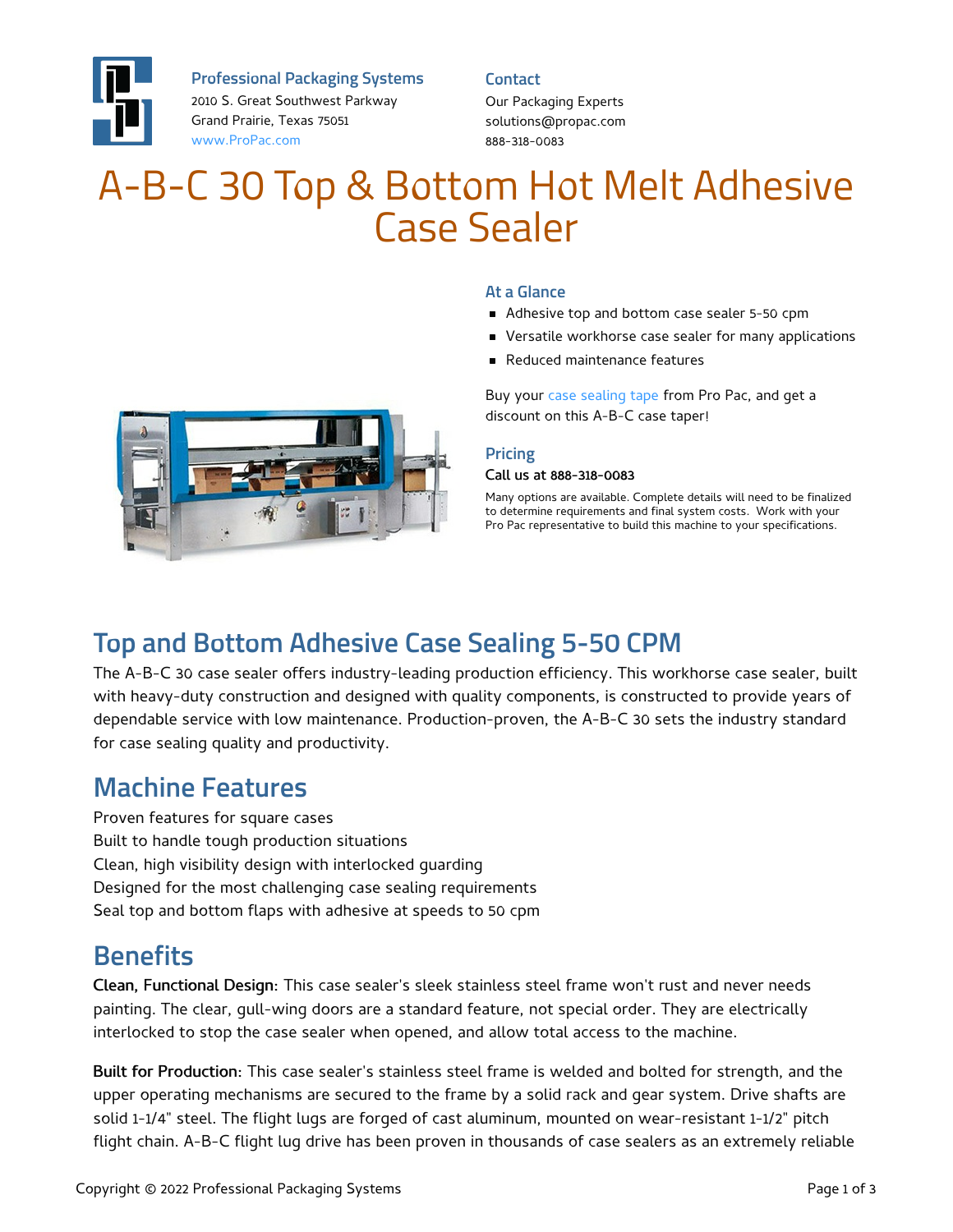and durable method of case transfer. With a total machine weight of over 2,200 pounds (not including compression) the A-B-C 30 is built to handle the toughest production situations.

Features for Square Cases: A-B-C's exclusive flight lugs push each case at the corners, to square it during transfer. The cast aluminum flap folders are gradually contoured to fold the flaps at the score line then close them smoothly with no flap overlap. Even cases with undefined scores are folded squarely and securely. The compression section is an independent unit, with a dual belt case transfer that is powered by a 1 hp motor to assure proper case transfer. The top belt is backed by spring loaded rollers which adjust to varying case heights for a uniform seal.

Easy Changeover: Case size changeover is simple. First, position a new case at the infeed and use the manual crank adjusts to fit the new case height and width. Adjustments may be made from either side of the case sealer. Next, set the new adhesive pattern at the electronic adhesive timer. In minutes, the case sealer is back in production.

Low Maintenance: The rugged construction of the A-B-C 30 hot melt case sealer is your guarantee that it will run longer with less wear or care. Yet this powerhouse case sealer has additional features to minimize your maintenance tasks. The main drive gear assembly is enclosed in a lubricating oil bath to eliminate gear wear. Sealed bearings and self-lubricated air cylinders never need maintenance. The automatic water eliminator prevents air valve damage caused by water in air lines. When routine maintenance or cleaning is necessary, the gull-wing doors swing out of the way to allow complete machine access.

### **Case Range**

Length: 8" - 24" Width: 6" - 16" Height: 4.5" - 18"

# **Options**

Repeatable position indicators on adjustment shafts

# **Machine Specifications**

High Performance Features: Automatic case feed Automatic minor flap closing Heavy-duty flight lug drive Cast aluminum flap folders Top quality hot or cold adhesive applicators Adhesive pattern timer Independent motorized compression unit Spring-loaded top compression rollers Gull-wing style high visibility doors Low voltage control circuit transformer Convenient power on-off button

### Reduced Maintenance Features:

Rapid-adjust cranks for case change Maintenance-free sealed bearings